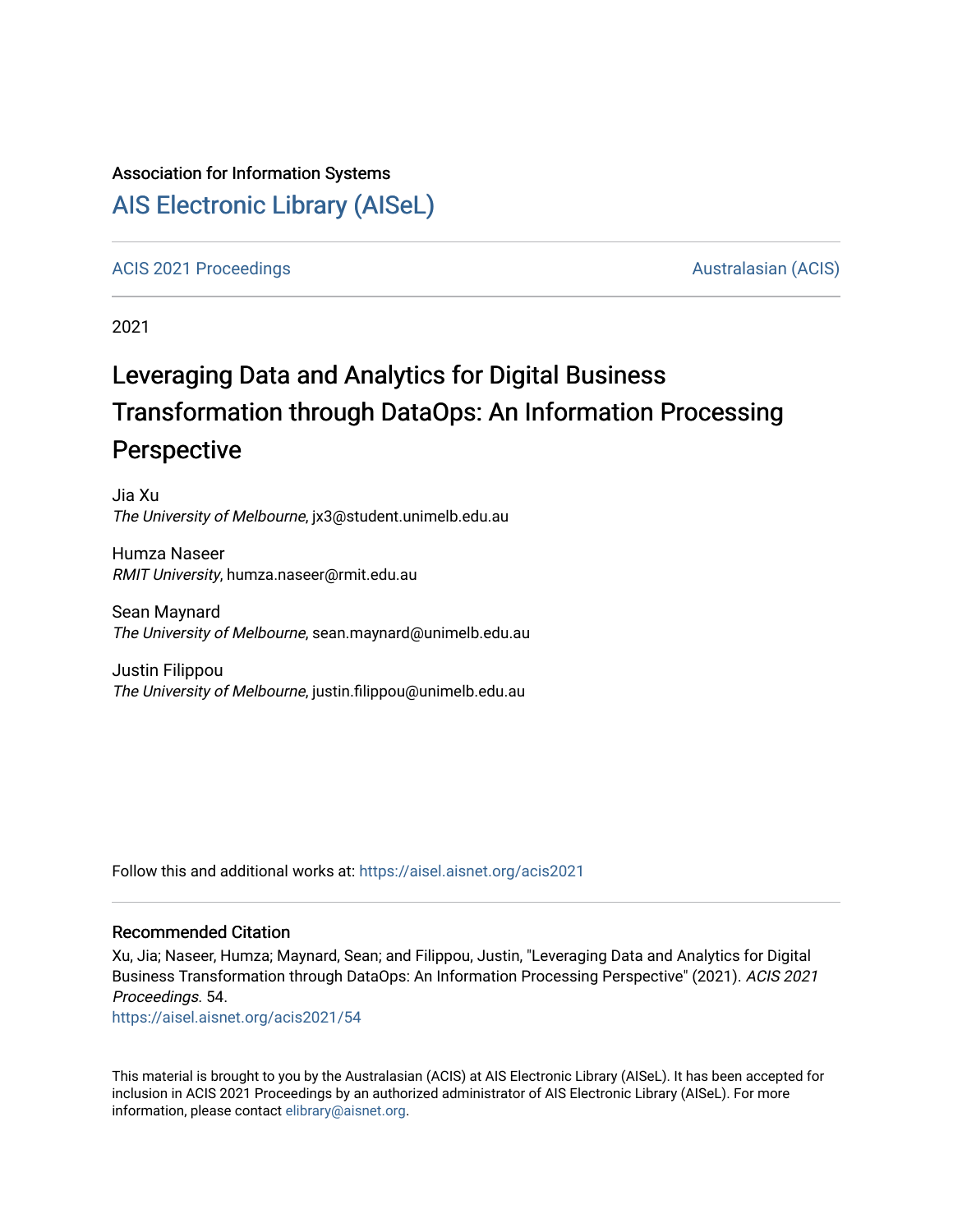## **Leveraging Data and Analytics for Digital Business Transformation through DataOps: An Information Processing Perspective**

### **Full research paper**

#### **Jia Xu**

School of Computing and Information Systems University of Melbourne Melbourne, Australia Email[: jx3@student.unimelb.edu.au](mailto:jx3@student.unimelb.edu.au)

#### **Humza Naseer**

School of Accounting, Information Systems and Supply Chain RMIT University Melbourne, Australia Email: humza.naseer@rmit.edu.au

### **Sean Maynard**

School of Computing and Information Systems University of Melbourne Melbourne, Australia Email[: sean.maynard@unimelb.edu.au](mailto:sean.maynard@unimelb.edu.au)

#### **Justin Filippou**

School of Computing and Information Systems University of Melbourne Melbourne, Australia Email: justin.filippou@unimelb.edu.au

## **Abstract**

Digital business transformation has become increasingly important for organizations. Since transforming business digitally is an ongoing process, it requires an integrated and disciplined approach. Data Operations (DataOps), emerging in practice, can provide organizations with such an approach to leverage data and analytics for digital business transformation. This paper proposes a framework that integrates digital business transformation, data analytics, and DataOps through the lens of information processing theory (IPT). The details of this framework explain how organizations can employ DataOps as an integrated and disciplined approach to understand their analytical information needs and develop the analytical information processing capability required for digital business transformation. DataOpsenabled digital business transformation, in turn, improves organizational performance by improving operational efficiency and creating new business models. This research extends current knowledge on digital transformation by bringing in DataOps and analytics through IPT and thereby provides organizations with a novel approach for their digital business transformations.

**Keywords:** digital transformation, data, analytics, DataOps, information processing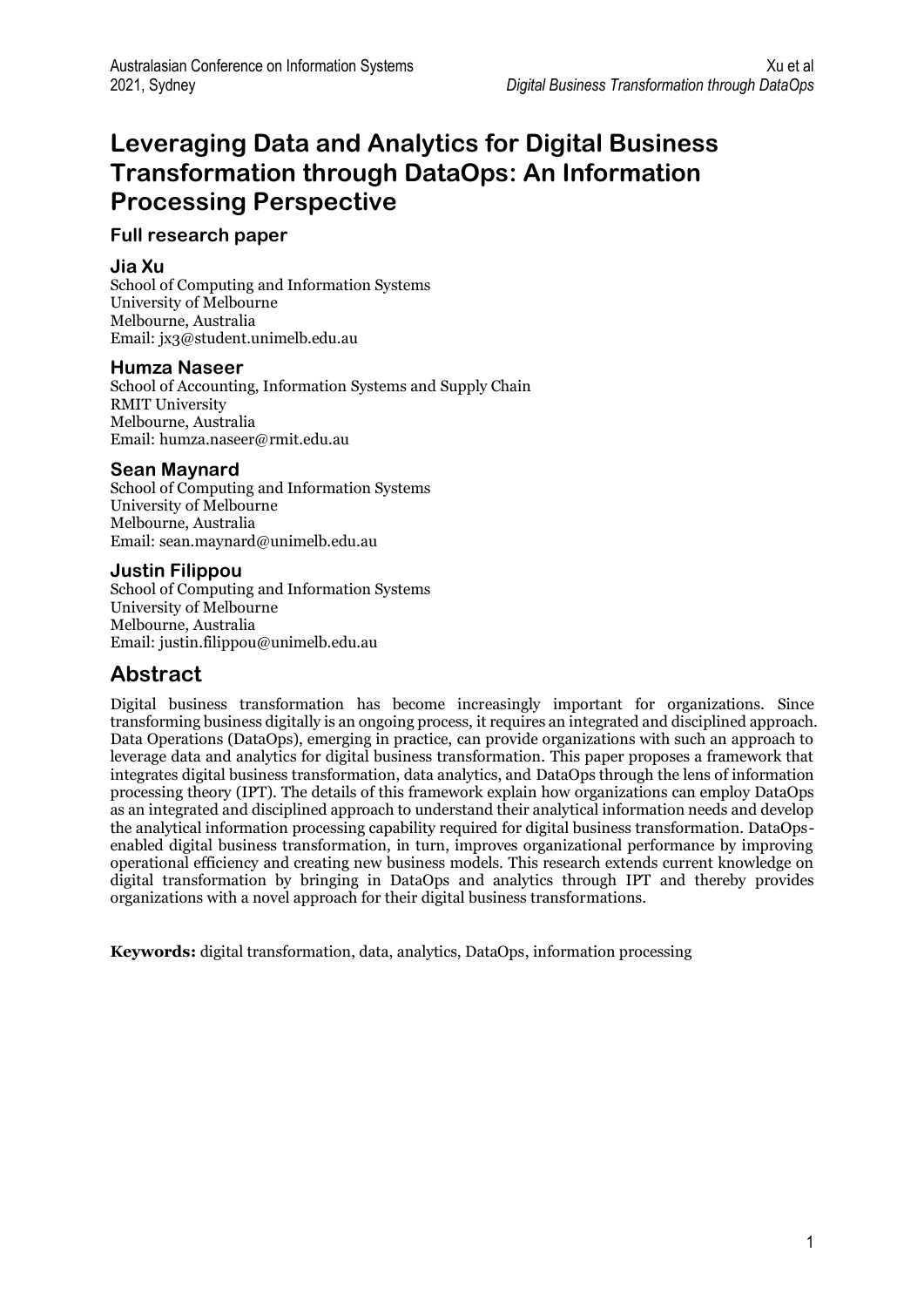## **1 Introduction**

Digital business transformation is becoming a strategic imperative for most organizations. According to the Gartner Survey on organizational digital business initiatives, 69% of boards of directors have recently decreed digital acceleration and 48% of respondents have increased investment in the digital business (Lyengar et al. 2021). Organizations invest in digital technologies such as the Internet of Things, cloud, big data analytics, and mobile devices to transform their business and thereby improve customers' experience, achieve internal operational efficiency, deliver new products or services, and innovate with new business models (Fitzgerald et al. 2013; Westerman et al. 2014). Although emerging technologies bring benefits for organizations, they also cause uncertainties such as unexpected competition from new entrants (Warner and Wäger 2019). Facing opportunities but also uncertainties, organizations should adjust their business to survive in the dynamic digital environment (Sia et al. 2016).

Digital business transformation refers to how organizations can alter their value creation and change the scope of their business in this digital age (Hess et al. 2016). The ability to manage and exploit data is becoming a competitive competency in digital business transformation for organizations (Dremel et al. 2017). From this perspective, data analytics, as one of the disruptive technologies in the digital economy, is key to digital business transformation (Pappas et al. 2018). It can be defined as the extensive use of data, statistical and quantitative analysis, explanatory and predictive models (Davenport and Harris 2017) to unpack opportunities and address uncertainties for digital business transformation. Analytics enables organizations to get useful information from data for digital business transformation. For instance, organizations can get insights derived from customer interactions over digital channels to transform sales processes more effectively (Dremel et al. 2017). For organizations facing a high volume and wide variety of data generated every day, a strong analytics capability consisting of relevant people, processes, technologies, and organizations (Vidgen et al. 2017) helps to improve the capacity to process the data for transformation.

Drawing on information processing theory (IPT), this study aims to explore how organizations leverage data and analytics for digital business transformation. In IPT, uncertainty refers to the absence of information (Daft and Lengel 1986). Organizations need to process a large amount of information when coping with tasks in an uncertain environment (Galbraith 1974). In the context of digital business transformation, organizations may not have enough information to support the transformation of their business due to the emerging disruptive technologies, changing diffusion of technologies and customers' expectations (Ismail et al. 2017; Matt et al. 2015). To address these uncertainties in digital business transformation, extensive useful information from analytics is needed. For example, organizations may need analytical information about their current operations assessment to identify bottlenecks that can be transformed by digital technologies (Sia et al. 2016). Analytical information about customers' demand is also needed to sense any opportunity for new business models (Loebbecke and Picot 2015). According to IPT, to achieve a given level of performance, organizations should strive for the fit between information processing needs and information processing capability (Flynn and Flynn 1999; Galbraith 1974). This means that organizations should develop their analytical information processing capabilities that can fulfil their analytical information needs for their digital business transformation.

However, although data and analytics provide great potential for digital business transformation, there are still issues (e.g., poor data quality and lack of collaboration between stakeholders) (Ereth and Eckerson 2018). These issues would negatively impact the quality of analytical information and the analytical information processing capability, which subsequently inhibits organizations from leveraging data and analytics for digital business transformation. Therefore, data operations (DataOps) is needed. DataOps is an emerging method for analytical solutions delivery (Ereth and Eckerson 2018; Heudecker et al. 2020). By borrowing the principles and practices from methods (e.g., DevOps and Agile) used in the software engineering and manufacturing industry, DataOps aims to better manage data, provide high-quality insights, and thus improve the quality and speed of analytics for digital business transformation in a dynamic environment (Ereth 2018; Heudecker et al. 2020). Thus, DataOps has the potential to help organizations realize the benefits of analytics by getting useful analytical information and developing analytical information processing capability for digital business transformation.

The existing literature on digital business transformation mainly focuses on the strategy of digital transformation (Hess et al. 2016; Ismail et al. 2017) and the impact of digital technologies on the organization, industry, and society (Nambisan et al. 2019). Since transforming business digitally is an ongoing and long-term process (Davenport and Westerman 2018), it requires an integrated approach to help organizations leverage data and analytics for digital business transformation. However, there is very little research that explains how organizations utilize data and analytics to understand their analytical information needs and develop the analytical information processing capability required for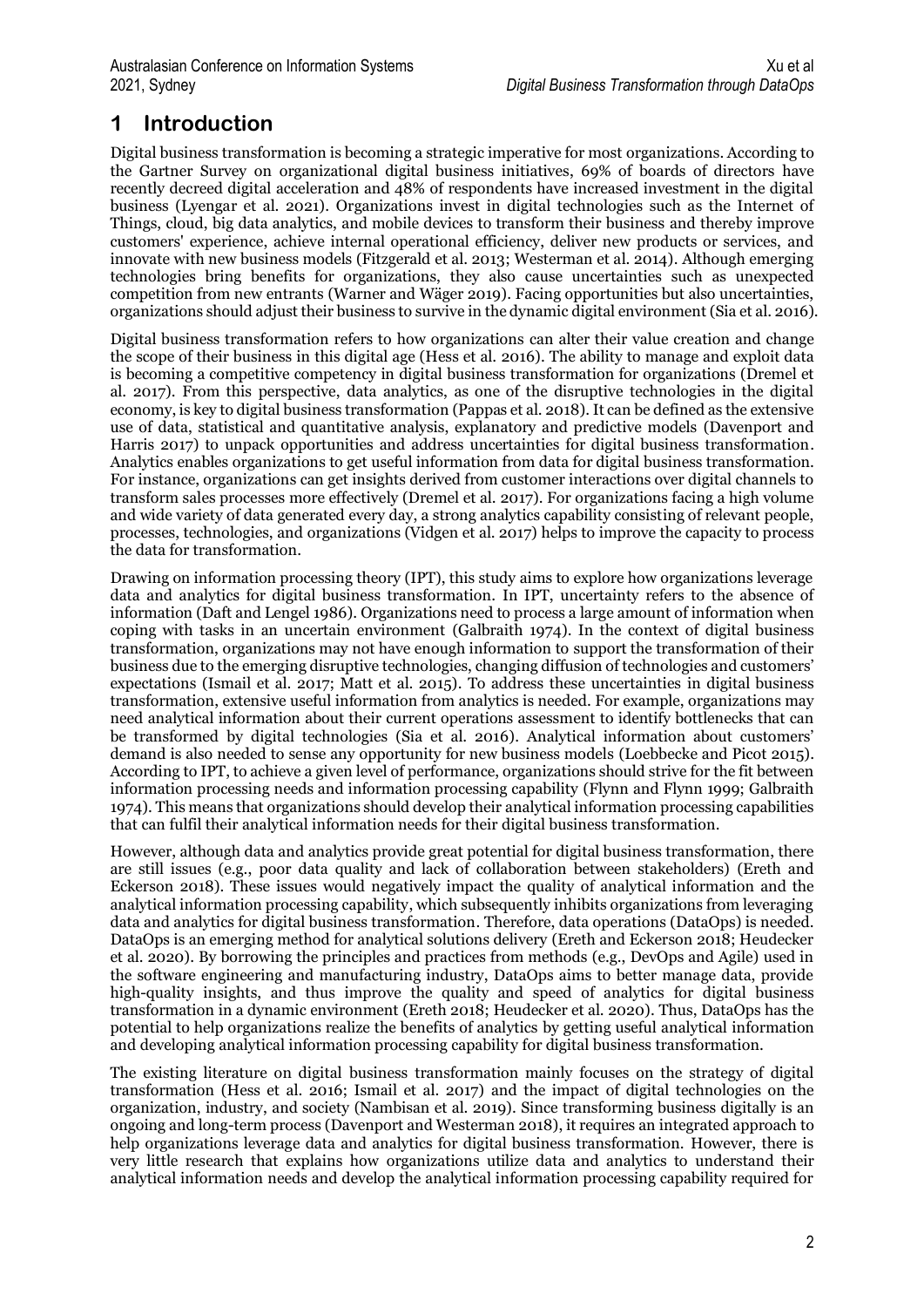digital business transformation. Driven by the research gap and the importance of digital business transformation, this research proposes the following research question: *How can organizations leverage data and analytics for digital business transformation through DataOps*? To address the research question, we develop a framework that integrates digital business transformation, analytics, and DataOps through the lens of IPT. The details of the framework explain how organizations can employ DataOps as a disciplined approach to understand their analytical information needs and develop the analytical information processing capability required for digital business transformation. DataOpsenabled digital business transformation, in turn, improves organizational performance by improving operational efficiency, creating new business models, and getting innovative.

This paper proceeds as follows: in the next sections, we present the method of literature review. We then give the background of this research, followed by an explanation of the framework. Finally, we conclude the paper by providing contributions and limitations of our work.

## **2 Research Method**

A literature review was conducted to understand current knowledge on digital business transformation, data analytics, and DataOps following the procedures outlined by Webster and Watson's (2002) methodology. As a first step, we searched literature from popular literature databases (e.g., Science Direct and AIS Electronic library) using the combination of search terms such as ("digital transformation" AND "analytics") and ("analytics" AND "DataOps"). These searches identified a total of 200 articles. We went through the titles and abstracts of each article to examine if it was relevant to the research question (i.e., how organizations can leverage data and analytics for digital business transformation through DataOps). We identified 39 articles on the topics of digital transformation and analytics. However, as DataOps is an emerging concept, there was little academic literature on DataOps (11 articles) relevant to our research question. To expand further, we also reviewed 10 relevant articles from practitioner research and advisory firms, such as Gartner, DataKitchen and The Eckerson Group, to understand how DataOps plays a role in digital business transformation. After the initial selection, there were 60 articles for review and coding. Following the guidelines from Webster and Watson (2002), we went backward by reviewing the reference list in the article identified in the previous step to include another 10 articles we should consider. The whole process resulted in 70 articles for in-depth review and coding. A concept-centric approach from Watson and Webster (2020) was used to categorize literature. We synthesized, analysed and integrated the literature using information processing theory and classified it into the paths shown in Figure 1. Out of 70 coded articles, 51 included variables of interest and are compiled in the analysis.

## **3 Background**

### **3.1 Employing DataOps for Data and Analytics**

A high volume and wide variety of data is generated in the current digital age, causing data and analytics to gain increasing attention from organizations (Pappas et al. 2018). However, processing big data and getting insights from analytics are both challenging. Wells (2019) lists the challenges - including rapidly increasing data volumes, more sources of data, more data use cases, and more stakeholders and data consumers in modern data ecosystems. These challenges will increase risks of conflicting and wrong data, data silos, and a long waiting time to get the needed information, which subsequently inhibits organizations extracting value from data and analytics. DataOps, therefore, emerges in practice with the aim to help organizations overcome challenges in modern analytical ecosystems and thus benefit from data and analytics.

DataOps was popularized by Palmer (2015), who explains that DataOps acknowledges the interconnected nature of data engineering, integration, quality, security and privacy to help organizations accelerate analytics and enable previously impossible analytics tasks. DataOps applies the best principles and practices from methods (i.e., Agile, DevOps, Lean, and Total Quality Management) used in the software engineering and manufacturing areas to data analytics. It enables organizations to take the pain out of data analytics, streamline the process of analytics, and maximize the business value of data as well as improve satisfaction (Eckerson 2019). As DataOps is a rather novel concept, there is no generally accepted definition (Ereth 2018). However, since DataOps was coined, it has been most closely associated with the quality and efficiency in the delivery of analytics (Aslett 2020). From the perspective of quality, DataOps helps to promote communication between, and integration of, formerly siloed data, teams, and systems (Thusoo and Sarma 2017), which reduces the risks of conflicting and wrong results from analytics and thus ensures the quality of analytics. From the perspective of efficiency,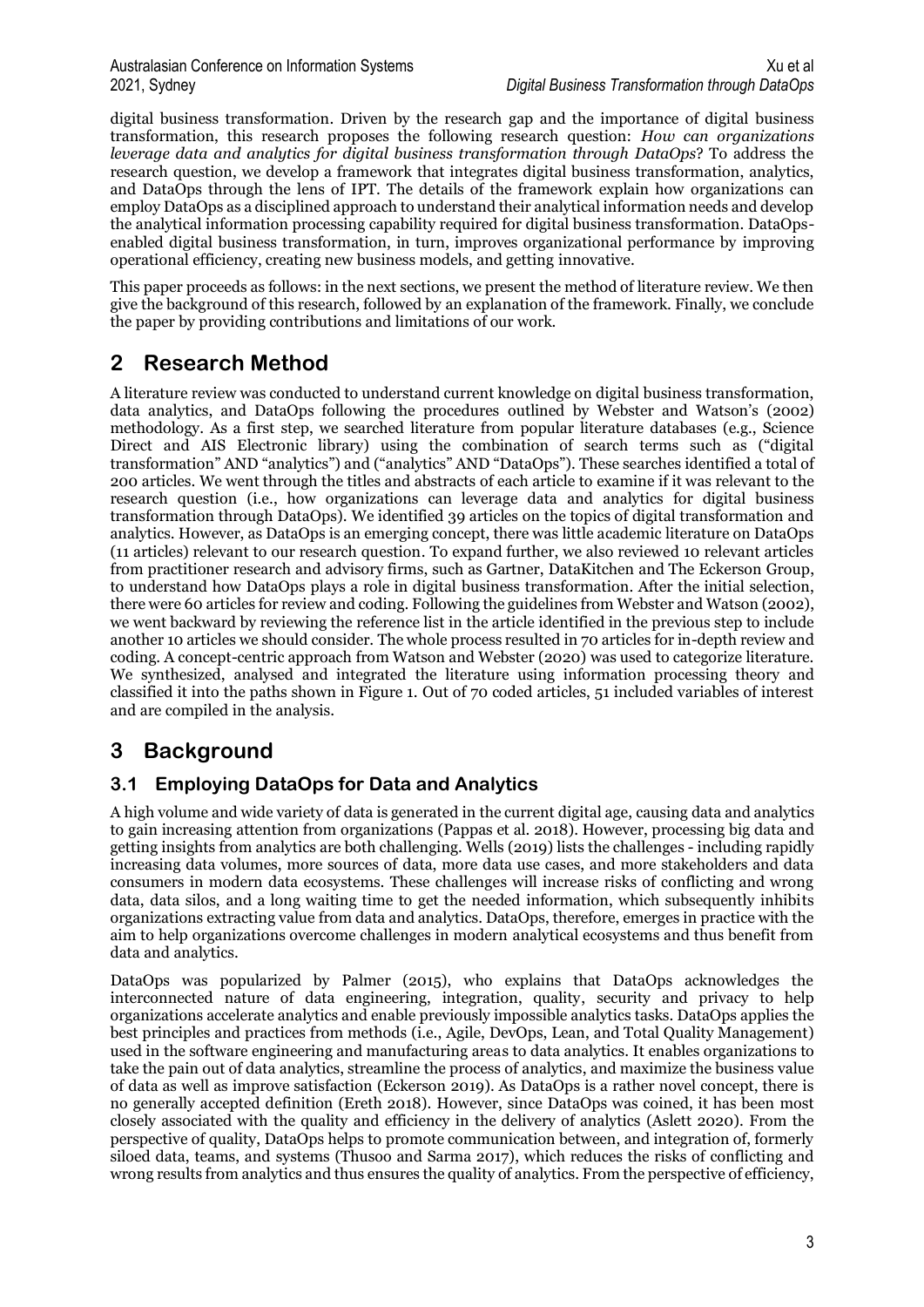DataOps represents a culture change that focuses on improving collaboration and accelerating analytical delivery by adopting lean or iterative practices where appropriate (Heudecker et al. 2020). Therefore, in our research, DataOps is defined as an integrated approach for delivering data analytical solutions and building analytics capabilities in a way that continuously accelerates output and improves the quality of analytics (Ereth and Eckerson 2018; Naseer et al. 2020).

### **3.2 The Role of Data and Analytics in Digital Business Transformation**

The concept of digital business transformation has evolved from digitization to digitalization and finally, digital transformation (Legner et al. 2017). These concepts are closely associated and even sometimes incorrectly used interchangeably. Therefore, it is important to differentiate between these concepts. Digitization refers to the encoding of analogue information into digital format (Yoo 2010). Digitalization is about how IT or digital technologies can be used to alter existing business processes for not only cost savings but also process improvements (Verhoef et al. 2021). Compared with digitization and digitalization, digital transformation may have broader organizational implications. It refers to a company-wide phenomenon with broad organizational implications in which, most notably, the core business model of the firm is subject to change by using digital technologies (Hess et al. 2016; Verhoef et al. 2021). Digitization, digitalization, and digital transformation can be viewed as three phases of the transformation journey, in which organizations "may start with minor changes (e.g., digitization or digitalization) to gradually transform their traditional business into a digital one" (Verhoef et al. 2021, p. 892).Our research focuses on how organizations transform their business in the digital era. Therefore, we use the term of digital business transformation to differentiate it from digitization and digitalization.

As mentioned before, in digital business transformation, an organization's business model is likely to change. Such changes can be done through undertaking experiments for a new business model or improving the current business model (Warner and Wäger 2019). Incremental enhancements of current business models aim at optimizing existing processes to increase overall efficiency and quality of products and services, which may replace less efficient business models in the long run (Loebbecke and Picot 2015). Digitization and digitalization have fostered the generation of big data, which emphasizes the volume, velocity, variety, veracity, variability, and value of data (Conboy et al. 2020; Seddon and Currie 2017). Analytics, which refers to the extensive use of data, statistical and quantitative analysis, explanatory and predictive models (Davenport and Harris 2017), offers organizations opportunities to utilize the big data for their digital business transformations (e.g., improving the current business models or creating new business models). Table 1 lists examples of how data and analytics can be used for digital business transformation.

| Reference               | Industry               | Data                                                               | Analytics                                                                                                                           | <b>Digital Business</b><br>Transformation                                                                    |
|-------------------------|------------------------|--------------------------------------------------------------------|-------------------------------------------------------------------------------------------------------------------------------------|--------------------------------------------------------------------------------------------------------------|
| Frank et al.<br>(2019)  | Manufacturing          | Product-related<br>data from<br>embedded<br>sensors                | Use analytical<br>algorithms to extract<br>patterns of product<br>usage                                                             | Segment market and<br>identify opportunities<br>for new product<br>development and new<br>services           |
| Conboy et<br>al. (2020) | Telecommunic<br>ations | Data generated<br>by interactions<br>with users on<br>social media | Use social media<br>analytics to detect best<br>practices and methods<br>for marketing<br>approaches                                | Improve customers<br>satisfaction and<br>position itself as the<br>largest service<br>provider in the market |
| Müller et<br>al. (2016) | Technology<br>provider | Customers'<br>service requests<br>and feedback                     | Use text analytics to<br>monitor the feedback<br>of thousands of<br>customers in real-time<br>and respond to<br>patterns and trends | Achieve efficiency<br>gains and improve<br>customer service                                                  |

*Table 1. Concept Matrix: Using Data and Analytics for Digital Business Transformation*

However, digital business transformation is a long-term process and journey. As emphasized by Warner and Wäger (2019, p. 327), "the genuine digital transformations are an ongoing process of using digital technologies in everyday organizational life". The long-term game of digital business transformation requires not only extensive investment and time but also a holistic and integrated approach to make steady progress toward the right end state (Davenport and Westerman 2018; Sia et al. 2016). In this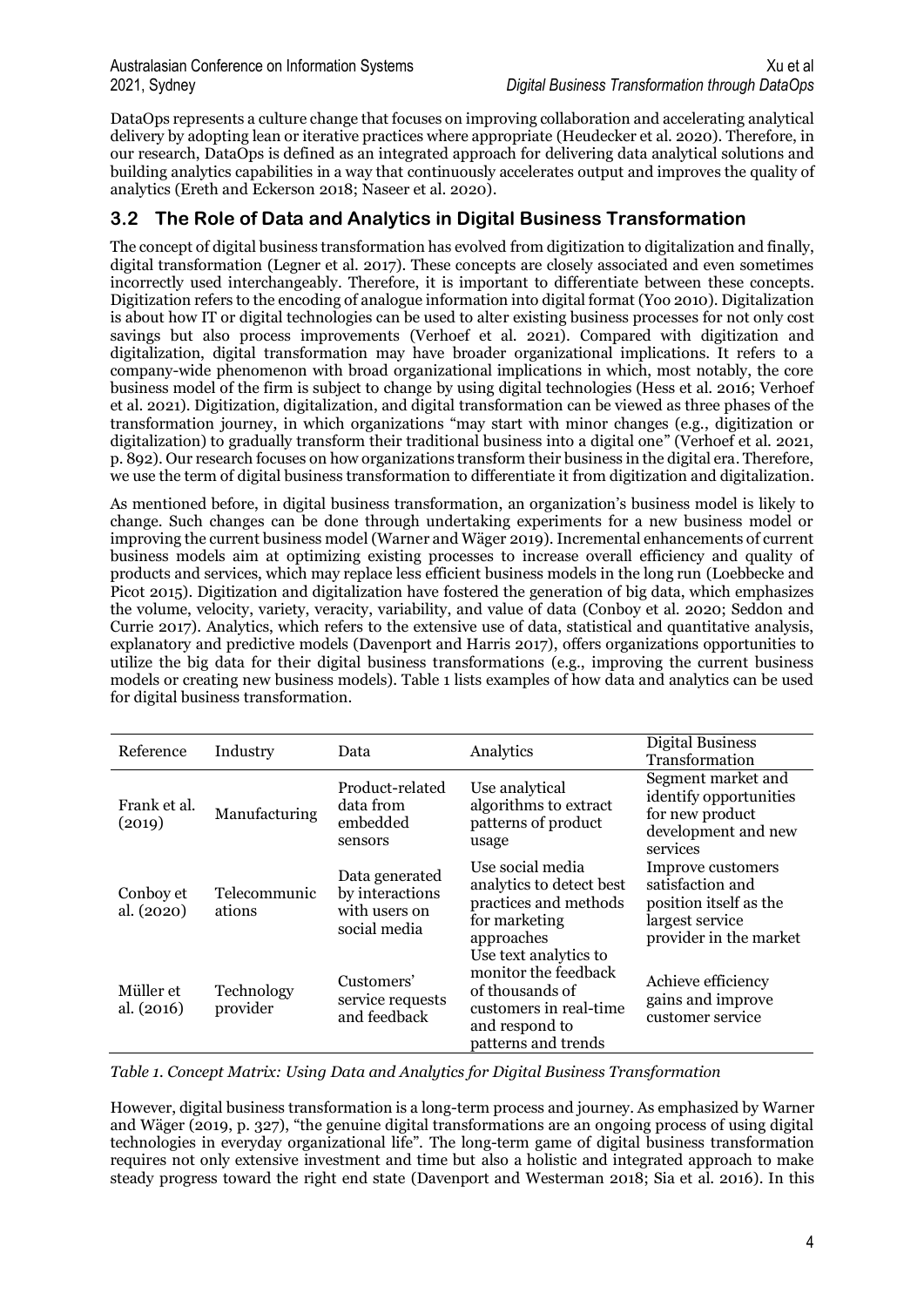research, we argue that DataOps can act as such an integrated approach, which enables organizations to unpack the value of data and leverage analytics for digital business transformation.

### **3.3 Conceptualizing Digital Business Transformation through Information Processing Theory**

Organizations can be viewed as an information processing system facing complexity and uncertainty (Tushman and Nadler 1978). According to Galbraith (1974, p. 28), "the greater the uncertainty is, the greater the amount of information is needed to be processed among decision-makers to achieve a given level of performance". To get the needed information, organizations need to develop their information processing capabilities: the ability to gather, transform, interpret, synthesize, analyse, store, and communicate data, information, and knowledge to cope with the variety, uncertainty and an unclear environment (Naseer et al. 2021; Tushman and Nadler 1978). Effective organizations are those that fit their information processing capabilities to their information needs, which means that organizations must design and adopt appropriate structures, mechanisms, and practices to develop the information processing capabilities that meet and satisfy the information processing needs (Flynn and Flynn 1999; Galbraith 1974; Tushman and Nadler 1978).

In the context of digital business transformation, when organizations begin their digital business transformation journeys, they are very likely to encounter a high degree of uncertainty and lack of enough information to cope with uncertainty in the dynamic environment (Matt et al. 2015; Vial 2019). Therefore, to reduce uncertainty, relevant information and insights such as the current business performance and potential revenue stream are needed to make informed decisions so that organizations can better transform their business (Ismail et al. 2017). Moreover, according to Li et al. (2021), the information processing capability enabled by digital technologies can positively impact business transformation by enhancing market agility. Given the potential of analytics and DataOps, organizations can leverage data and analytics through DataOps to understand their analytical information needs and develop their analytical information processing capability required for digital business transformation. With the needed analytical information and required capability to gather, transform, store, and analyse data for digital business transformation, organizations are more likely to optimize their digital business transformation.

## **4 Digital Business Transformation through DataOps: A Theoretical Framework**

Based on our synthesis, analysis, and integration of the literature, we develop a theoretical framework that links digital business transformation, analytics, and DataOps through the lens of IPT (see Figure 1). In this framework, the dynamic digital environment triggers the digital business transformation journey of organizations. To cope with uncertainties in digital business transformation, organizations need to understand their analytical information needs and develop an analytical information processing capability to fulfil the needs by utilising data and analytics. DataOps provides organizations with an integrated and disciplined approach to developing their analytical information processing capabilities for digital business transformation. DataOps-enabled digital business transformation can then help to improve organizational performance (e.g., creating new business models). Thus, DataOps indirectly impacts organizational performance through the mediation of digital business transformation. Table 2 gives definitions of the concepts in this framework.



*Figure 1: A Framework for Digital Business Transformation through DataOps*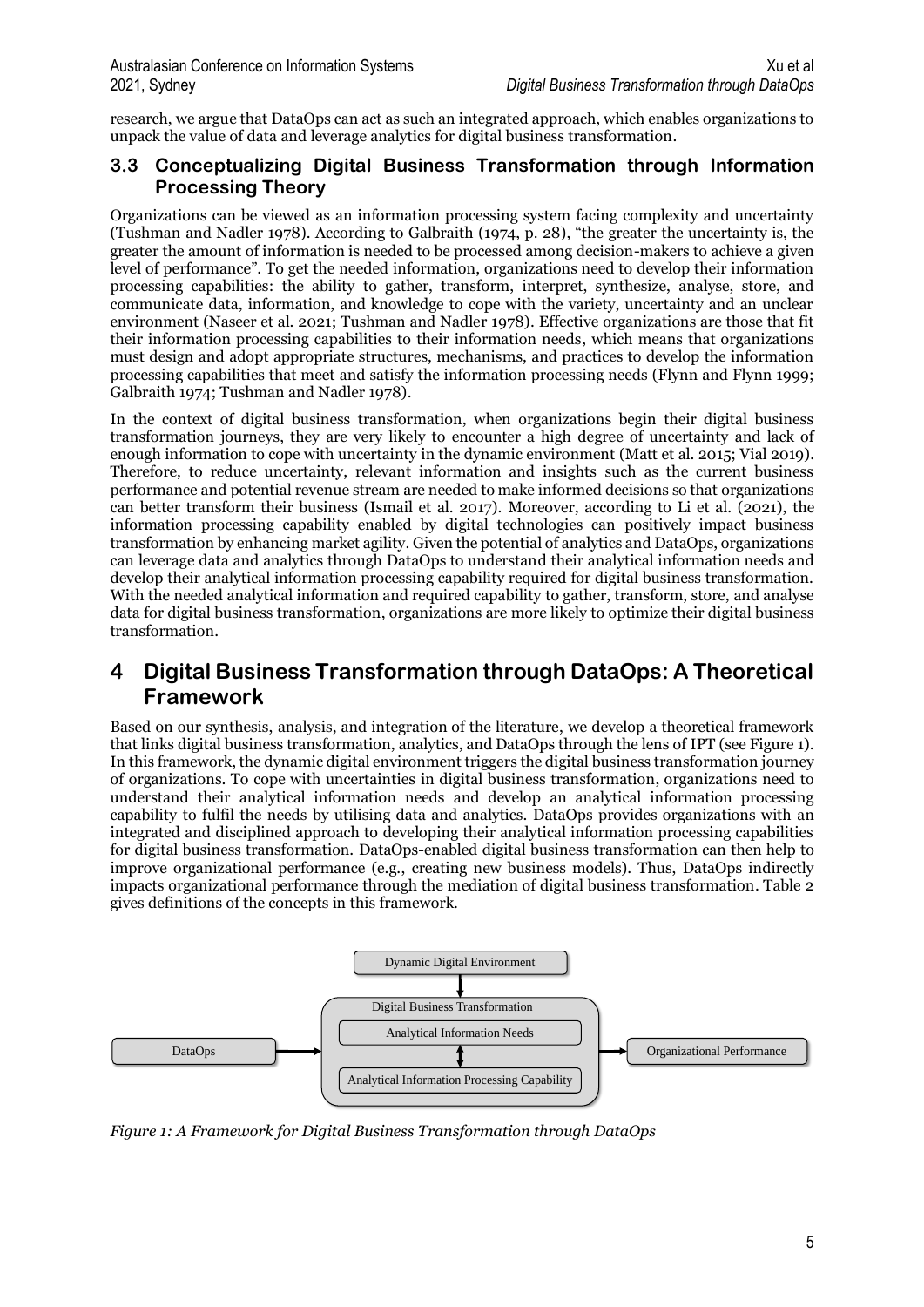| Concept                                                                              | Definition                                                                                                                                                                                                                                                                                                             | Reference                                                                                  |
|--------------------------------------------------------------------------------------|------------------------------------------------------------------------------------------------------------------------------------------------------------------------------------------------------------------------------------------------------------------------------------------------------------------------|--------------------------------------------------------------------------------------------|
| Dynamic Digital<br>Environment                                                       | A dynamic environment consisting of disruptive digital<br>technologies, new competitors, and changing customers'<br>expectations.                                                                                                                                                                                      | (Vial 2019;<br>Warner and<br>Wäger 2019)                                                   |
| DataOps                                                                              | An integrated and disciplined approach to developing analytical<br>information processing capability for digital business<br>transformation                                                                                                                                                                            | (Naseer et al.<br>2020)                                                                    |
| Analytical<br>Information<br><b>Needs</b><br>Analytical<br>Information<br>Processing | The analytical information that can help to reduce the<br>uncertainties and unpack opportunities in digital business<br>transformation<br>The ability to use analytical practices and applications to<br>capture, integrate, analyse, and visualise data, and utilise<br>insights for digital business transformation. | (Ashrafi et al.<br>2019; Dremel<br>et al. 2017)<br>(Cao et al.<br>2019;<br>Saldanha et al. |
| Capability<br>Organizational<br>Performance                                          | The positive outcome (e.g. operational efficiency, new business<br>models, and innovativeness) brought by the digitally<br>transformed business.                                                                                                                                                                       | 2017)<br>(Vial 2019)                                                                       |

*Table 2. Definitions of Key Concepts in the Proposed Theoretical Framework*

### **4.1 Dynamic Digital Environment**

Organizations operate in a dynamic digital environment with opportunities and uncertainties. On the one hand, the digital environment consisting of rapidly evolved digital technologies offers opportunities to transform their business. For example, Artificial Intelligence can help organizations engage customers and employees and deliver new products and services (Borges et al. 2021). Also, 3D printing can be used to produce customized products and manufacture different goods using the same resources (Frank et al. 2019). On the other hand, the advancement and disruption of novel digital technologies would intensify the environmental dynamism and thereby increase uncertainty, characterized by the entrance of new competitors and changing expectations of customers (Warner and Wäger 2019).

From the perspective of market competition, new technologies impact the existing market by creating a new market, in which the entrants would always win (Christensen 2013). Facing new competitors, organizations need to start their digital business transformation journeys to compete in the market. From the perspective of changing customers' expectations, disruptive digital technologies such as smartphones also play decisive roles in shaping and mediating all dimensions of people's lived experiences (Yoo 2010), creating change in customers' expectations and requirements (Schallmo et al. 2017; Vial 2019). Organizations need to quickly understand and integrate customers' requirements by transforming their existing services or products (Hess et al. 2016; Sia et al. 2016). Thus, we propose the following:

Proposition 1: The digital environment in which organizations operate acts as a trigger for digital business transformation.

### **4.2 Employing DataOps for Digital Business Transformation**

As explained in Section 3, organizations can leverage data and analytics for digital business transformation. However, unpacking the value of data and analytics requires an integrated approach. DataOps can act as such an approach to help organizations unite stakeholders, govern the flow of data, and ensure that the insights from analytics can satisfy the needs of digital business transformation in time. Similar to DevOps which helps to build a collaboration between software development and IT operations (Munappy et al. 2020), DataOps unites data stakeholders (e. g. data engineers, data analysts, IT operations, and business users) around business requirements for digital business transformation (Ereth and Eckerson 2018). Borrowing from Total Quality Management, using statistical measurement to monitor and control manufacturing processes, DataOps verifies that results at each intermediate step in the production of analytics matches business requirements (Bergh et al. 2019). Lean thinking also makes it possible to identify waste and manage the flow of data to deliver analytical solutions as quickly as possible (Atwal 2020). Moreover, DataOps can discover common ground where various stakeholders and technologies can act in concert (e.g., orchestration tools enable automatic combinations of various technologies) (Ereth and Eckerson 2018). Last but not least, by adopting Agile and welcoming changing requirements, DataOps enables a culture of encouraging changes to help organizations cope with the dynamic digital environment when using analytics (Atwal 2020). Overall, learning from these mature methods from software engineering and manufacturing, DataOps is not only a method for analytical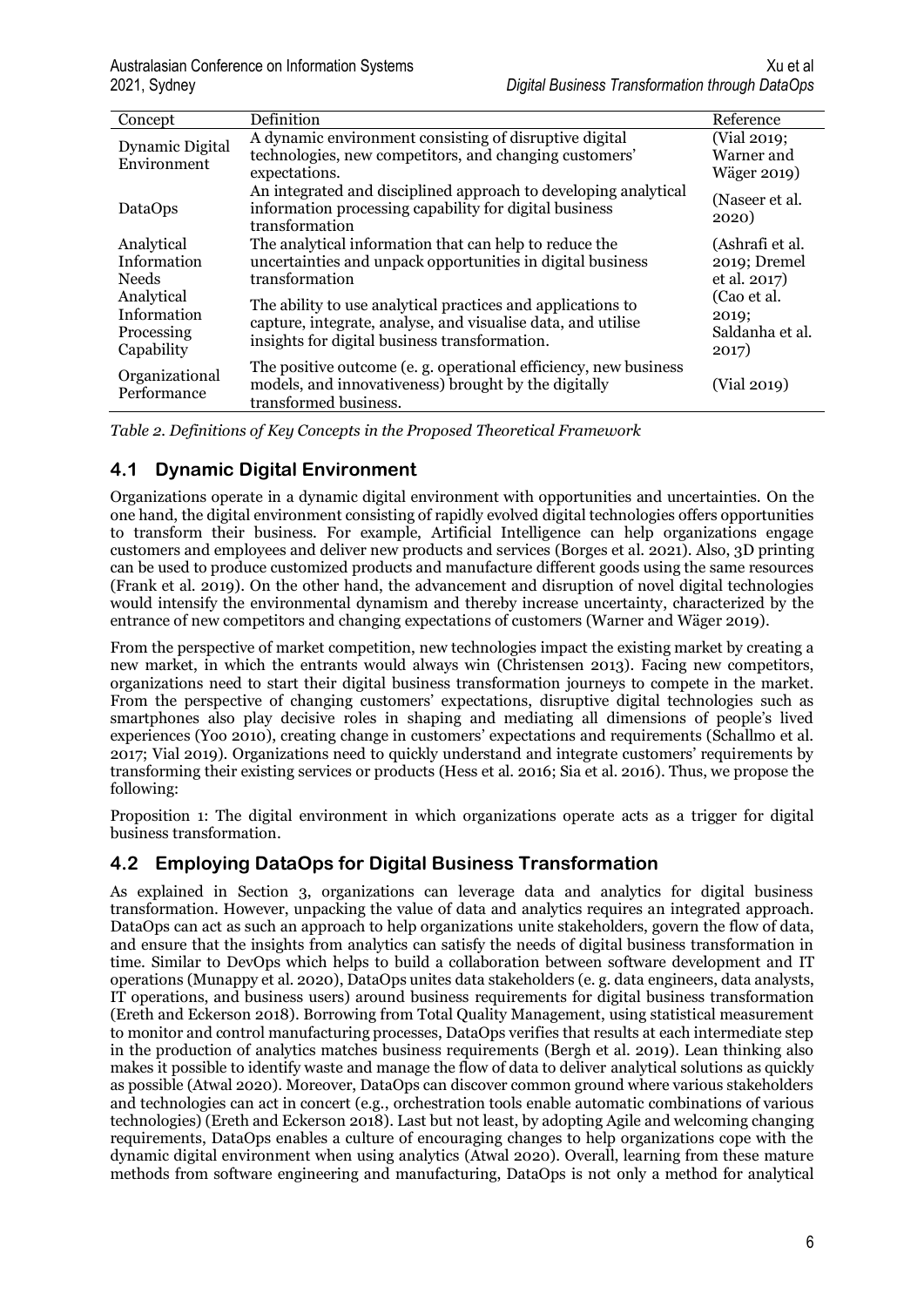products development but also a method that integrates people, process, technology, and culture in analytics for digital business transformation. Therefore, we propose:

Proposition 2: DataOps provides an integrated and disciplined approach for organizations to harness data and analytics for digital business transformation.

In a dynamic digital environment, organizations may lack information for digital business transformation. For example, since the diffusion of digital technologies can change swiftly, organizations may not have enough information to make solid assumptions in organizational digital business transformation strategies (Matt et al. 2015). Further, changing customers' expectations and requirements make it hard to get sufficient information to predict how the market will change, especially when more and more born-digital firms are entering the market (Ismail et al. 2017). Moreover, there are lots of complexities in internal operations, such as the tension between exploiting the existing business while also exploring new digital initiatives that are compatible with the pact dependencies of the past (Warner and Wäger 2019). Organizations may not have adequate information to cope with complexities in digital business transformation.

From the view of IPT, facing uncertainties in digital business transformation, extensive useful information (e.g., the market trend, customers' expectations, the performance of business operations, and stakeholders' sentiments on the cultural shift towards digital business transformation) is required (Ismail et al. 2017; Loebbecke and Picot 2015). Insights drawn from analytics are likely to significantly improve the amount and richness of information for digital business transformation (Ashrafi et al. 2019; Dremel et al. 2017). For example, organizations can get insights about new customer-centric trends that are hard for strategic planners to predict from analytics (Warner and Wäger 2019). Conboy et al. (2020) also found that organizations can extract rich information (e.g., the sentiment of customers as well as staff and predicted defect rates) from analytics to understand customers and competitors and identify internal inefficiencies that need to be transformed. According to the 'fit' concept in IPT (Daft and Lengel 1986; Flynn and Flynn 1999), organizations should develop their analytical information processing capabilities to match their information needs for digital business transformation. The analytical information processing capability in our framework refers to the ability to use analytical practices and applications to process (i.e., capture, store, transform, analyse, and visualise) data, and utilise insights for digital business transformation (Cao et al. 2019; Saldanha et al. 2017). Organizations can leverage tools, techniques, people and processes in analytics to process data and thereby produce the needed insights for their business transformations (Srinivasan and Swink 2018).

The following principles and practices from DataOps play an important role in enabling organizations to get the needed analytical information and develop the analytical information processing capability required for digital business transformation:

- Business value: DataOps highlights the mindset that data is not an end in itself but should deliver insights that add value to the business (Ereth and Eckerson 2018). This mindset ensures that every stakeholder involved views data quality as a top priority to deliver analytical insights that satisfy the needs of digital business information.
- Testing and monitoring: DataOps emphasizes the importance of testing and monitoring at every stage in data processing to ensure that the analytical information delivered can satisfy the needs of digital business transformation. Testing enables quick identification of issues before they are delivered to the business and become hard to fix (Ereth and Eckerson 2018). Monitoring the performance of data movement processes is also important as it can detect unexpected patterns and problems (Ereth and Eckerson 2018).
- Continuous improvement: One of the keys in DataOps is to continuously improve (Ereth and Eckerson 2018). It requires teams to learn from mistakes, review processes continuously to adapt to the changing environment (Heudecker et al. 2020). Such an iterative process with incremental improvements helps to ensure that organizations can extract high-quality analytical information for digital business transformation in a sustainable manner.
- Automation: DataOps uses technologies to automate wherever possible (Ereth and Eckerson 2018). Automation can improve the reliability of analytical information processing capability and reduce the amount of time required for data processing, that previously relied on human intervention. The automated analytical information delivery with appropriate levels of governance and metadata also helps to improve the use and value of analytical information in a dynamic environment (Heudecker et al. 2020)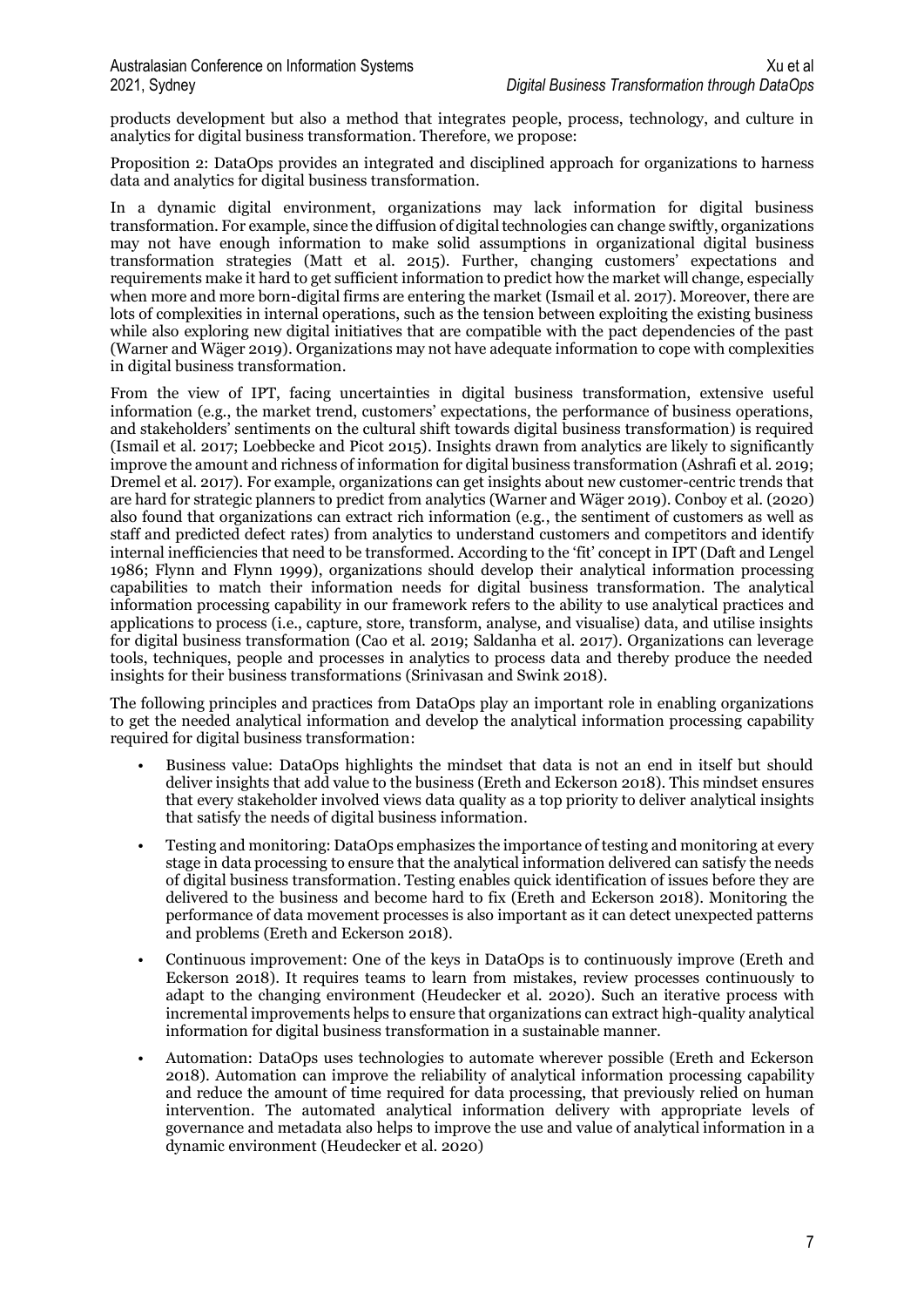- Collaboration and communication: DataOps encourages sharing knowledge, simplifying communication, and providing feedback at every stage of analytical information processing (Ereth and Eckerson 2018, p. 8). Close collaboration and effective communication between stakeholders helps to clarify ambiguity and ensures all stakeholders have the same understanding and goals, thereby improving the efficiency of analytical information processing capabilities.
- Cultural shift: DataOps catalyses organizational and cultural shifts (Wells 2019). DataOps emphasizes that processing data is not only about technologies. Instead, all the resources including people, technologies, and processes need to be combined and orchestrated (Wells 2019) for data processing capabilities and thus deliver the needed analytical information for digital business transformation.

Accordingly, we argue:

Proposition 3: DataOps principles and practices enable organizations to improve the fit between their analytical information needs and the analytical information processing capabilities required for digital business transformation.

### **4.3 Organizational Performance**

Digitally transformed business can help to improve organizational performance such as operational efficiency, new business models, and innovativeness (Vial 2019; Warner and Wäger 2019; Westerman et al. 2014). In the view of IPT, the fit between information needs and information processing capability can lead to optimal performance (Tushman and Nadler 1978). In the context of digital business transformation, achieving the fit between analytical information needs and the analytical information processing capability means that organizations can get insights from analytics that are not only useful for the transformation but also can benefit the business. For example, Conboy et al. (2020) give an example of a bank that creates a new business model and services by utilising insights to provide consultancy services to third parties. Moreover, insights from data analytics can help organizations gather information about the environment and thus develop a better understanding for innovation (Duan et al. 2020).

Moreover, organizations can utilize the analytical information processing capability to process all the data generated in digital activities, which also brings value to organizations. For example, the ability to automatically process data and make decisions using analytics helps to improve the operational efficiency for organizations (Loebbecke and Picot 2015). Overall, if organizations can transform their business so that all the analytical information needs and required analytical information processing capability for digital business transformation can be satisfied, organizations are more likely to transform their business digitally, thereby improving the organizational performance. Therefore, we propose:

Proposition 4: Digital business transformation has a positive impact on the overall organizational performance by creating new business models, improving innovation and operational efficiency.

### **4.4 Linking DataOps with Organizational Performance**

According to a survey about the importance of DataOps conducted by Aslett (2020), more than 81% of respondents agreed that DataOps would have a positive impact on their organization's success. In our framework, DataOps is also indirectly linked to organizational performance. First, DataOps can help organizations better utilize data and analytics for digital business transformation. By highlighting business value, testing and monitoring, and continuous improvement, automation, collaboration and communication, and a cultural shift, DataOps helps to reduce the time to identify insights for digital business transformation, improve quality of analytical information, and orchestrate the people, process and technology for analytical information processing capabilities (Bergh et al. 2019). Then, supported by the high-quality analytical information and more reliable analytical information processing capability from DataOps, organizations can better transform their business digitally, which subsequently improves organizational performance. Therefore, we formulate the following proposition:

Proposition 5: DataOps indirectly impacts organizational performance through the mediating role of digital business transformation.

## **5 Conclusion, Limitations and Future Research**

An increasing number of firms are embarking on digital business transformation journeys. However, transforming business digitally and getting value from it are challenging (Davenport and Westerman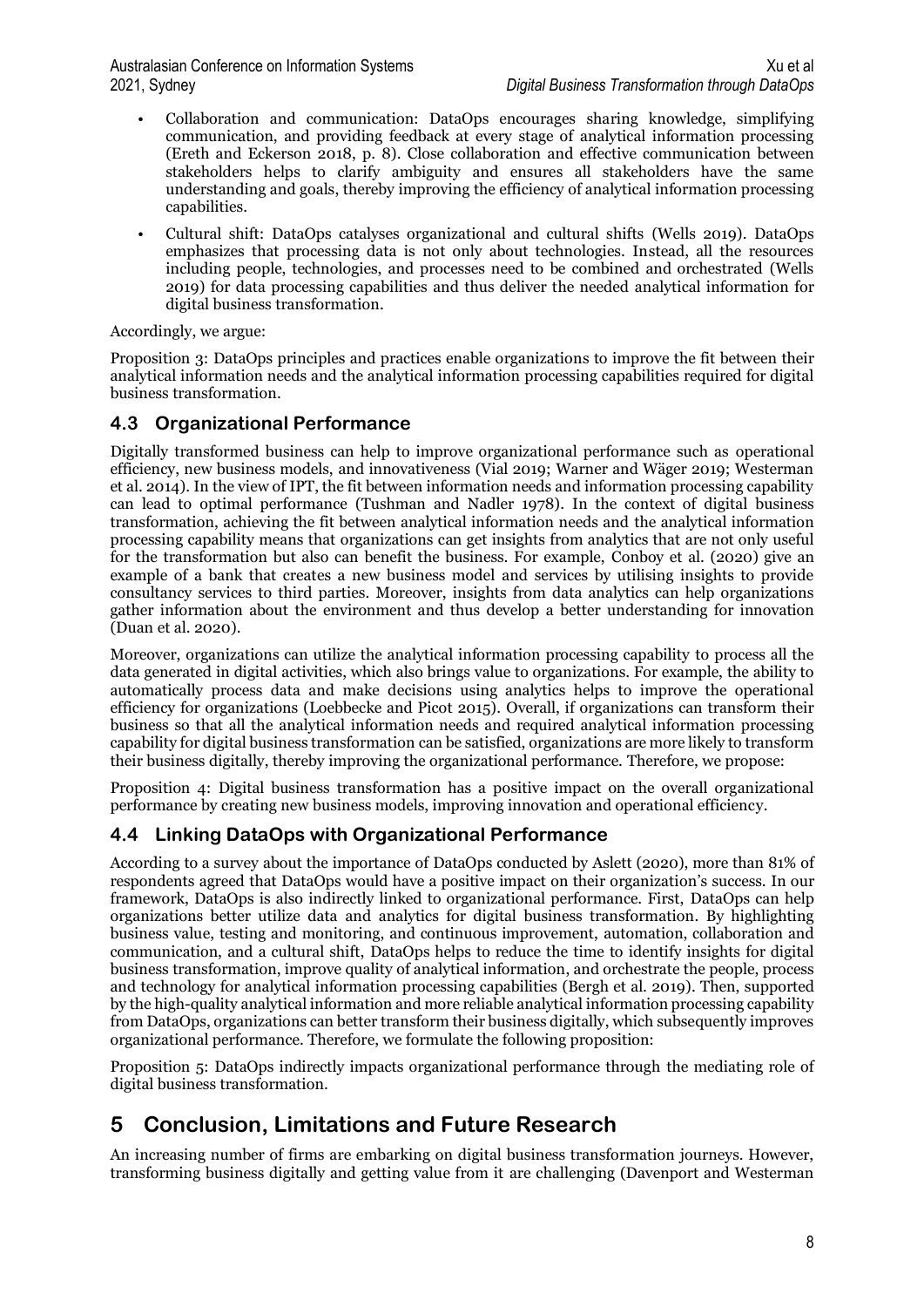2018). In this study, we develop a theoretical framework that explains how organizations can transform their business by leveraging data and analytics through DataOps. This framework for digital business transformation argues that dynamic digital environment triggers organizational need to obtain analytical information and develop analytical information processing capability for digital business transformation. DataOps provides an integrated and disciplined approach for organizations to harness data and analytics for digital business transformation. Principles and practices from DataOps help to improve the fit between analytical information needs and analytical information capability. Then, the digitally transformed business enabled by DataOps can help to improve organizational performance.

Our research extends the current knowledge on digital transformation by bringing in data analytics and DataOps for digital business transformation through the lens of information processing theory. Specifically, we propose DataOps as a novel approach for digital business transformation by helping organizations leverage data and analytics to get the needed analytical information and develop the analytical information processing capability. We also explain how digital business transformation can help to improve organizational performance. This study contributes to research on DataOps by linking DataOps with organizational performance through digital business transformation, which indicates the business value of DataOps for organizations. For practice, this research gives organizations an overview of how to leverage the numerous data generated in the digital world for their digital business transformations. However, this research has a few limitations that offer opportunities for future research. First, the concepts in our framework are relatively novel compared with existing literature. We expect future research to refine and evolve the concepts in this framework. Our framework does not include details on the implementation of DataOps for digital business transformation. Future research can explore the technologies, processes, and people needed to implement DataOps for digital business transformation. Moreover, future research can also conduct case studies and expert interviews to further examine and validate the framework in this research.

## **6 References**

- Ashrafi, A., Zare Ravasan, A., Trkman, P., and Afshari, S. 2019. "The Role of Business Analytics Capabilities in Bolstering Firms' Agility and Performance," *International Journal of Information Management* (47), pp. 1-15.
- Aslett, M. 2020. "Dataops Unlocks the Value of Data," 451 Research, pp. 1-15.
- Atwal, H. 2020. *Practical Dataops: Delivering Agile Data Science at Scale*. Apress.
- Bergh, C., Benghiat, G., and Strod, E. 2019. *The Dataops Cookbook: Methodologies and Tools That Reduce Analytics Cycle Time While Improving Quality*. DataKitchen Headquarters.
- Borges, A. F. S., Laurindo, F. J. B., Spínola, M. M., Gonçalves, R. F., and Mattos, C. A. 2021. "The Strategic Use of Artificial Intelligence in the Digital Era: Systematic Literature Review and Future Research Directions," *International Journal of Information Management* (57), pp. 1-16.
- Cao, G., Duan, Y., and Cadden, T. 2019. "The Link between Information Processing Capability and Competitive Advantage Mediated through Decision-Making Effectiveness," *International Journal of Information Management* (44), pp. 121-131.
- Christensen, C. M. 2013. "How Can Great Firms Fail? Insights from the Hard Disk Drive Industry," in *The Innovator's Dilemma: When New Technologies Cause Great Firms to Fail.* Harvard Business Review Press.
- Conboy, K., Mikalef, P., Dennehy, D., and Krogstie, J. 2020. "Using Business Analytics to Enhance Dynamic Capabilities in Operations Research: A Case Analysis and Research Agenda," *European Journal of Operational Research* (281:3), pp. 656-672.
- Daft, R. L., and Lengel, R. H. 1986. "Organizational Information Requirements, Media Richness and Structural Design," *Management science* (32:5), pp. 554-571.
- Davenport, T. H., and Harris, J. 2017. *Competing on Analytics: Updated, with a New Introduction: The New Science of Winning*. Harvard Business Press.
- Davenport, T. H., and Westerman, G. 2018. "Why So Many High-Profile Digital Transformations Fail," *Harvard Business Review* (9), pp. 1-5.
- Dremel, C., Wulf, J., Herterich, M. M., Waizmann, J. C., and Brenner, W., 16(2). 2017. "How Audi Ag Established Big Data Analytics in Its Digital Transformation," *MIS Quarterly Executive* (16:2), pp. 81-100.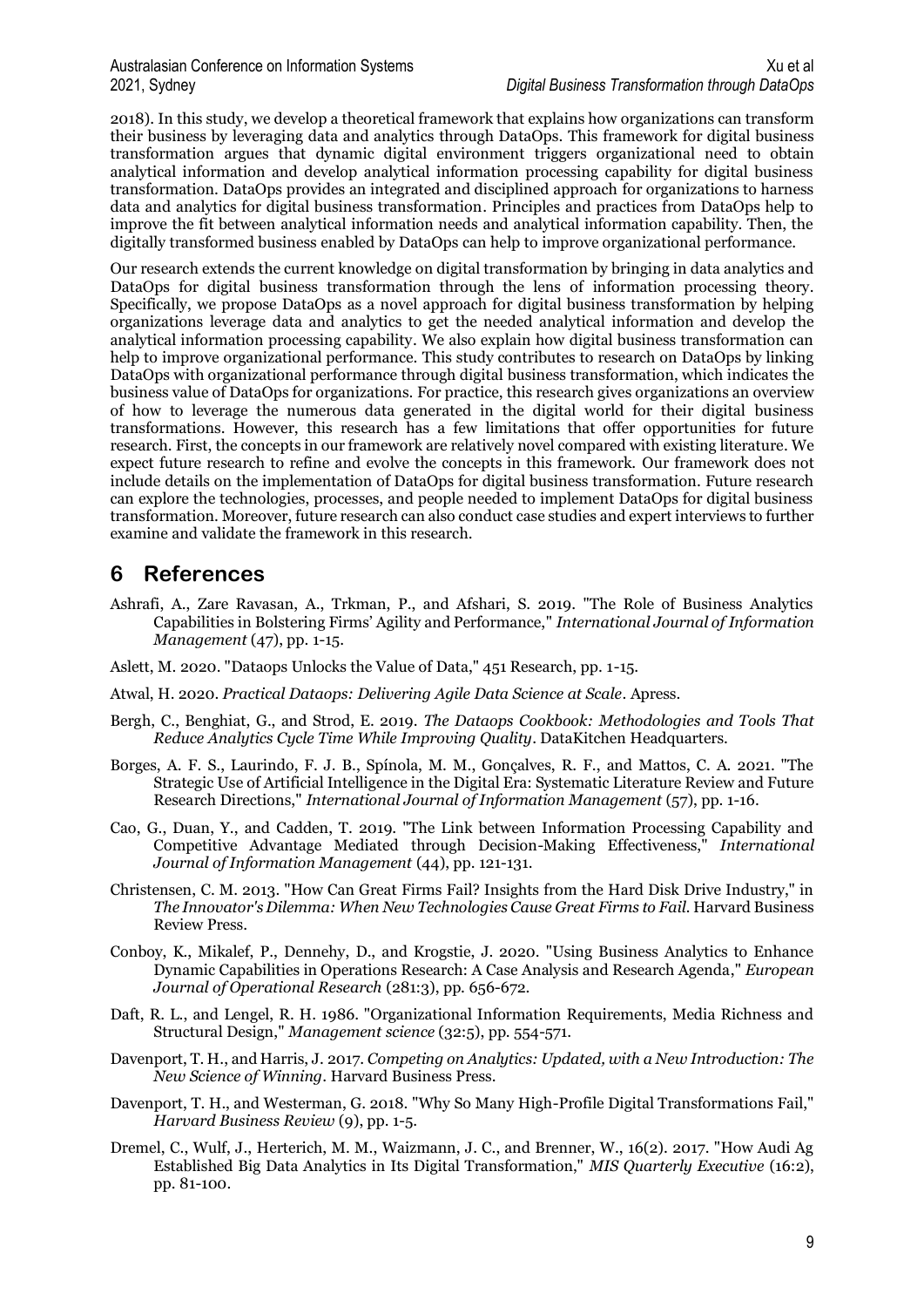- Duan, Y., Cao, G., and Edwards, J. S. 2020. "Understanding the Impact of Business Analytics on Innovation," *European Journal of Operational Research* (281:3), pp. 673-686.
- Eckerson, W. 2019. "Trends in Dataops: Bringing Scale and Rigor to Data and Analytics," Eckerson Group, pp. 1-20.
- Ereth, J. 2018. "Dataops-Towards a Definition," in *LWDA*, pp. 104-112.
- Ereth, J., and Eckerson, W. 2018. "Dataops: Industrializing Data and Analytics Strategies for Streamlining the Delivery of Insights," Eckerson Group, pp. 1-21.
- Fitzgerald, M., Kruschwitz, N., Bonnet, D., and Welch, M. 2013. "Embracing Digital Technology: A New Strategic Imperative," *MIT Sloan Management Review* (55:2), pp. 1-16.
- Flynn, B. B., and Flynn, E. J. 1999. "Information ‐ Processing Alternatives for Coping with Manufacturing Environment Complexity," *Decision Sciences* (30:4), pp. 1021-1052.
- Frank, A. G., Dalenogare, L. S., and Ayala, N. F. 2019. "Industry 4.0 Technologies: Implementation Patterns in Manufacturing Companies," *International Journal of Production Economics* (210), pp. 15-26.
- Galbraith, J. R. 1974. "Organization Design: An Information Processing View," *Interfaces* (4:3), pp. 28- 36.
- Hess, T., Matt, C., Benlian, A., Wiesböck, F., and 15(2). 2016. "Options for Formulating a Digital Transformation Strategy," *MIS Quarterly Executive* (15:2), pp. 123-139.
- Heudecker, N., Friedman, T., and Dayley, A. 2020. "Innovation Insight for Dataops," Gartner Research, pp. 1-9.
- Ismail, M. H., Khater, M., and Zaki, M. 2017. "Digital Business Transformation and Strategy: What Do We Know So Far," *Cambridge Service Alliance* (10), pp. 1-36.
- Legner, C., Eymann, T., Hess, T., Matt, C., Böhmann, T., Drews, P., Mädche, A., Urbach, N., and Ahlemann, F. 2017. "Digitalization: Opportunity and Challenge for the Business and Information Systems Engineering Community," *Business & Information Systems Engineering* (59:4), pp. 301- 308.
- Li, H., Wu, Y., Cao, D., and Wang, Y. 2021. "Organizational Mindfulness Towards Digital Transformation as a Prerequisite of Information Processing Capability to Achieve Market Agility," *Journal of Business Research* (122), pp. 700-712.
- Loebbecke, C., and Picot, A. 2015. "Reflections on Societal and Business Model Transformation Arising from Digitization and Big Data Analytics: A Research Agenda," *The Journal of Strategic Information Systems* (24:3), pp. 149-157.
- Lyengar, P., Furlonger, D., and Lopez, J. 2021. "Survey Analysis: Executive Leaders Should Align to Board Priorities for 2021," Gartner Research, pp. 1-25.
- Matt, C., Hess, T., and Benlian, A. 2015. "Digital Transformation Strategies," *Business & Information Systems Engineering* (57:5), pp. 339-343.
- Müller, O., Junglas, I., Debortoli, S., and vom Brocke, J. 2016. "Using Text Analytics to Derive Customer Service Management Benefits from Unstructured Data," *MIS Quarterly Executive* (15:4), pp. 243- 258.
- Munappy, A. R., Mattos, D. I., Bosch, J., Olsson, H. H., and Dakkak, A. 2020. "From Ad-Hoc Data Analytics to Dataops," in *Proceedings of the International Conference on Software and System Processes*, pp. 165-174.
- Nambisan, S., Wright, M., and Feldman, M. 2019. "The Digital Transformation of Innovation and Entrepreneurship: Progress, Challenges and Key Themes," *Research Policy* (48:8), pp. 1-9.
- Naseer, H., Maynard, S. B., and Desouza, K. C. 2021. "Demystifying Analytical Information Processing Capability: The Case of Cybersecurity Incident Response," *Decision Support Systems* (143), pp. 1-11.
- Naseer, H., Maynard, S. B., and Xu, J. 2020. "Modernizing Business Analytics Capability with Dataops: A Decision-Making Agility Perspective," in *ECIS 2020*, pp. 1-11.